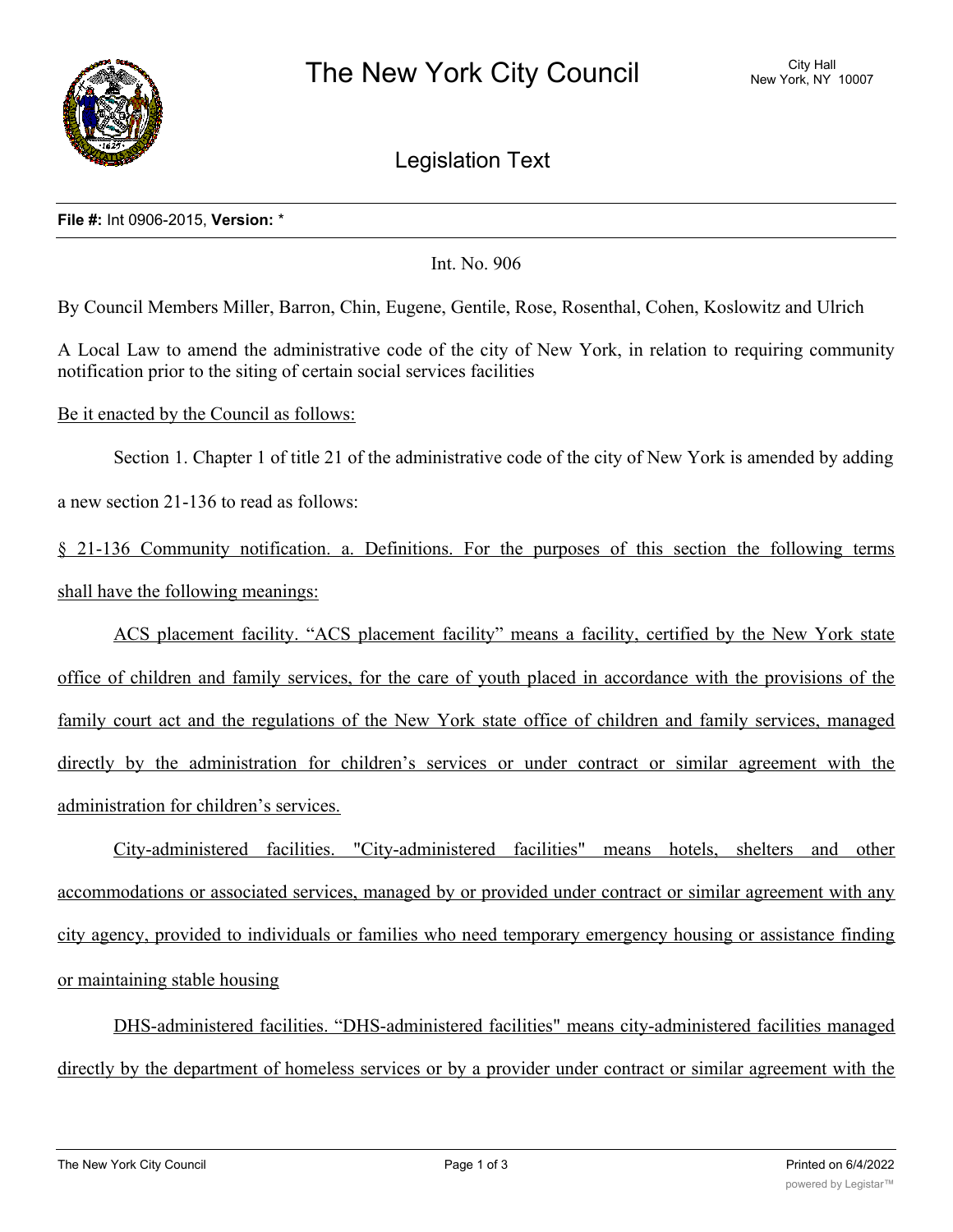## **File #:** Int 0906-2015, **Version:** \*

department of homeless services.

DYCD-administered facilities. "DYCD-administered facilities" means city-administered facilities managed directly by the department of youth and community development or by a provider under contract or similar agreement with the department of youth and community development.

HPD-administered facilities. "HPD-administered facilities" means city-administered facilities managed directly by the department of housing preservation and development or by a provider under contract or similar agreement with the department of housing preservation and development.

HRA-administered facilities. "HRA-administered facilities" means city-administered facilities managed directly by the human resources administration or by a provider under contract or similar agreement with the human resources administration, excluding shelters for victims of domestic violence managed directly by the human resources administration or by a provider under contract or similar agreement with the human resources administration.

Social services facility. "Social services facility" means ACS placement facilities, DHS-administered facilities, DYCD-administered facilities, HPD-administered facilities, HRA-administered facilities or supportive housing facilities.

Supportive housing facilities. "Supportive housing facility" means affordable, independent, and permanent housing with support services for tenants, including but not limited to people who have been homeless, have histories of substance abuse, are coping with mental illness, have chronic illnesses such HIV/AIDS, are young adults aging out of foster care, are homeless veterans, or grandparents raising grandchildren, and is under contract with a city agency including but not limited to the department of health and mental hygiene and the human resources administration.

b. Prior to an agency entering into a contract or similar agreement to provide services at a new location as a social services facility, to expand the size of a social services facility or to change the type of services